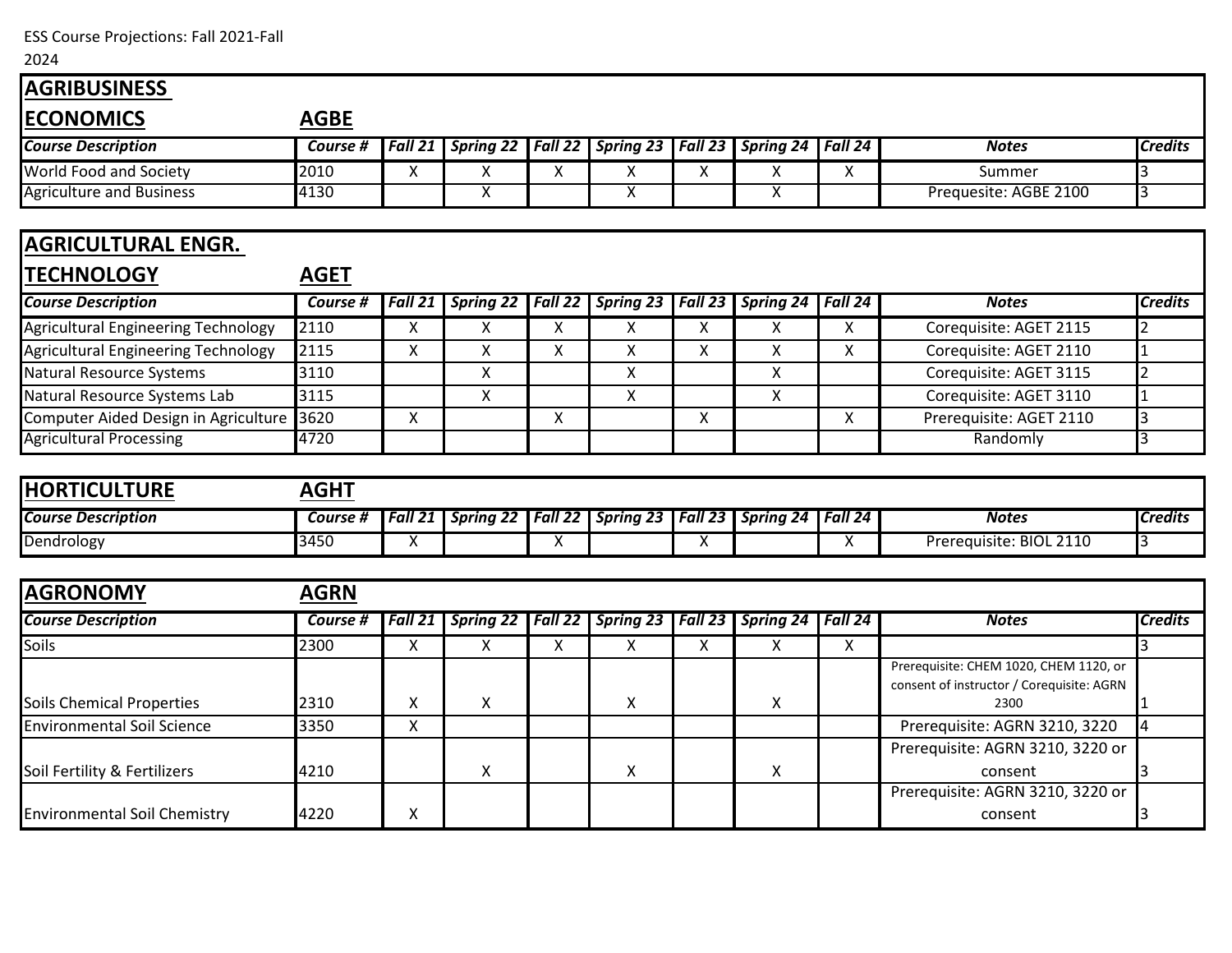| <b>BIOLOGY</b>                          | <b>BIOL</b> |                           |                           |         |                    |                           |                  |                    |                                                     |                |
|-----------------------------------------|-------------|---------------------------|---------------------------|---------|--------------------|---------------------------|------------------|--------------------|-----------------------------------------------------|----------------|
| <b>Course Description</b>               | Course #    | Fall 21                   | <b>Spring 22</b>          | Fall 22 | <b>Spring 23</b>   | Fall 23                   | Spring 24        | Fall 24            | <b>Notes</b>                                        | <b>Credits</b> |
| Introduction to Biology I               | 1010        | X                         | X                         | X       | X                  | X                         | X                | X                  | <b>Summer Online</b>                                | 4              |
| Diversity of Life                       | 1020        | Χ                         | Χ                         | Χ       | Χ                  | X                         | X                | Χ                  | <b>Summer Online</b>                                | 4              |
| General Biology                         | 1113        | X                         | X                         | X       | X                  | X                         | X                | X                  | <b>Summer Online</b>                                | 4              |
| <b>General Zoology</b>                  | 1114        | X                         | $\pmb{\mathsf{X}}$        | X       | $\pmb{\mathsf{X}}$ | $\boldsymbol{\mathsf{X}}$ | X                | Χ                  | <b>BIOL 1113 Recommended</b>                        | 4              |
| <b>General Ecology</b>                  | 3120        | X                         | $\pmb{\mathsf{X}}$        | X       | $\pmb{\mathsf{X}}$ | X                         | X                | Χ                  | Sophomore Year Recommended                          | 3              |
| General Ecology                         | 3130        | $\mathsf{x}$              | X                         | X       | Χ                  | $\boldsymbol{\mathsf{X}}$ | X                | Χ                  |                                                     | 3              |
| Cellular Biology                        | 3140        | X                         | $\pmb{\mathsf{X}}$        | Χ       | $\pmb{\mathsf{X}}$ | X                         | Χ                | Χ                  | Prerequisite: BIOL 1123                             | 4              |
| <b>General Microbiology</b>             | 3200        | X                         | $\mathsf{x}$              | Χ       | $\pmb{\mathsf{X}}$ | $\pmb{\times}$            | X                | X                  | Prerequisite: BIOL 1114                             | 4              |
|                                         |             |                           |                           |         |                    |                           |                  |                    | Prerequisites: 2310 and Junior                      |                |
| <b>Field Botany</b>                     | 3240        |                           | X                         |         | Χ                  |                           | X                |                    | Standing                                            | 13             |
| Entomology                              | 3330        |                           | $\mathsf{\chi}$           |         | $\pmb{\mathsf{X}}$ |                           | X                |                    |                                                     | 3              |
| <b>General Genetics</b>                 | 3810        | X                         | $\pmb{\mathsf{X}}$        | Χ       | X                  | X                         | X                | X                  | Prerequisite: BIOL 1113                             | 4              |
| <b>Environmental Microbiology</b>       | 4130        | $\boldsymbol{\mathsf{X}}$ |                           | Χ       |                    | $\boldsymbol{\mathsf{X}}$ |                  | X                  | Prerequisites: BIOL 3200 or 3230                    | 3              |
| Animal Behavior                         | 4230        |                           | $\mathsf{X}$              |         |                    |                           | $\mathsf{X}$     |                    | Perequisite: Junior Standing                        |                |
| <b>Plant Ecology</b>                    | 4330        | X                         |                           |         |                    | X                         |                  |                    | 3130                                                | 3              |
|                                         |             |                           |                           |         |                    |                           |                  |                    | Prerequisites: BIOL 3130 or WFS                     |                |
| Invertebrate Zoology                    | 4610        | X                         |                           | X       |                    | X                         |                  | X                  | 3130                                                |                |
| Ornithology                             | 4630        |                           | $\boldsymbol{\mathsf{X}}$ |         | $\mathsf{x}$       |                           | $\mathsf{X}$     |                    | Prerequisite: Junior Standing                       | 3              |
| Marine Biology                          | 4650        |                           | Χ                         |         |                    |                           | X                |                    | Prerequisite: BIOL 3130 or WFS                      | 4              |
| Ichthyology                             | 4810        | $\mathsf{X}$              |                           | X       |                    | $\boldsymbol{\mathsf{X}}$ |                  | Χ                  | Prerequisite: Junior Standing                       | 3              |
| Mammaology                              | 4820        | X                         |                           | Χ       |                    | X                         |                  | X                  | Prerequisite: Junior Standing                       | 3              |
| Herpetology                             | 4830        |                           | $\mathsf{X}$              |         | X                  |                           | $\mathsf{X}$     |                    | Prerequisite: Junior Standing                       | 3              |
| Limnology                               | 4840        | $\pmb{\times}$            |                           | X       |                    | X                         |                  | $\pmb{\mathsf{X}}$ | Prerequisite: Junior Standing                       | 3              |
| <b>Applied Microbiology</b>             | 4850        |                           | $\mathsf{X}$              |         |                    |                           | $\mathsf{X}$     |                    | Consent of Instructor                               | 3              |
|                                         |             |                           |                           |         |                    |                           |                  |                    |                                                     |                |
| <b>BUSINESS MANAGEMENT</b>              | <b>BMGT</b> |                           |                           |         |                    |                           |                  |                    |                                                     |                |
| <b>Course Description</b>               | Course #    | Fall 21                   | <b>Spring 22</b>          | Fall 22 | <b>Spring 23</b>   | Fall 23                   | <b>Spring 24</b> | Fall 24            | <b>Notes</b>                                        | <b>Credits</b> |
| Management & Organization Behavior 3520 |             | X                         | х                         | X       | х                  | х                         | х                | х                  | <b>Summer</b>                                       | I3.            |
|                                         |             |                           |                           |         |                    |                           |                  |                    |                                                     |                |
| <b>CIVIL ENGINEERING</b>                | <b>CEE</b>  |                           |                           |         |                    |                           |                  |                    |                                                     |                |
| <b>Course Description</b>               | Course #    | Fall 21                   | <b>Spring 22</b>          | Fall 22 | <b>Spring 23</b>   | Fall 23                   | <b>Spring 24</b> | Fall 24            | <b>Notes</b>                                        | <b>Credits</b> |
| <b>Environmental Engineering</b>        | 3413        | X                         | X                         | X       | X                  | X                         | X                | X                  | Prerequisites: CHEM 1120 and MATH 2110 3            |                |
| Solid & Hazardous Waste                 | 4410        | X                         |                           |         |                    | X                         |                  |                    | Summer, Prerequisite: CEE 3413 or Consent 3         |                |
| Water & Wastewater Engineering          | 4430        |                           | Χ                         |         | X                  |                           | X                |                    | Prerequisites: CHEM 1120 and CEE 3413 or<br>consent | 3              |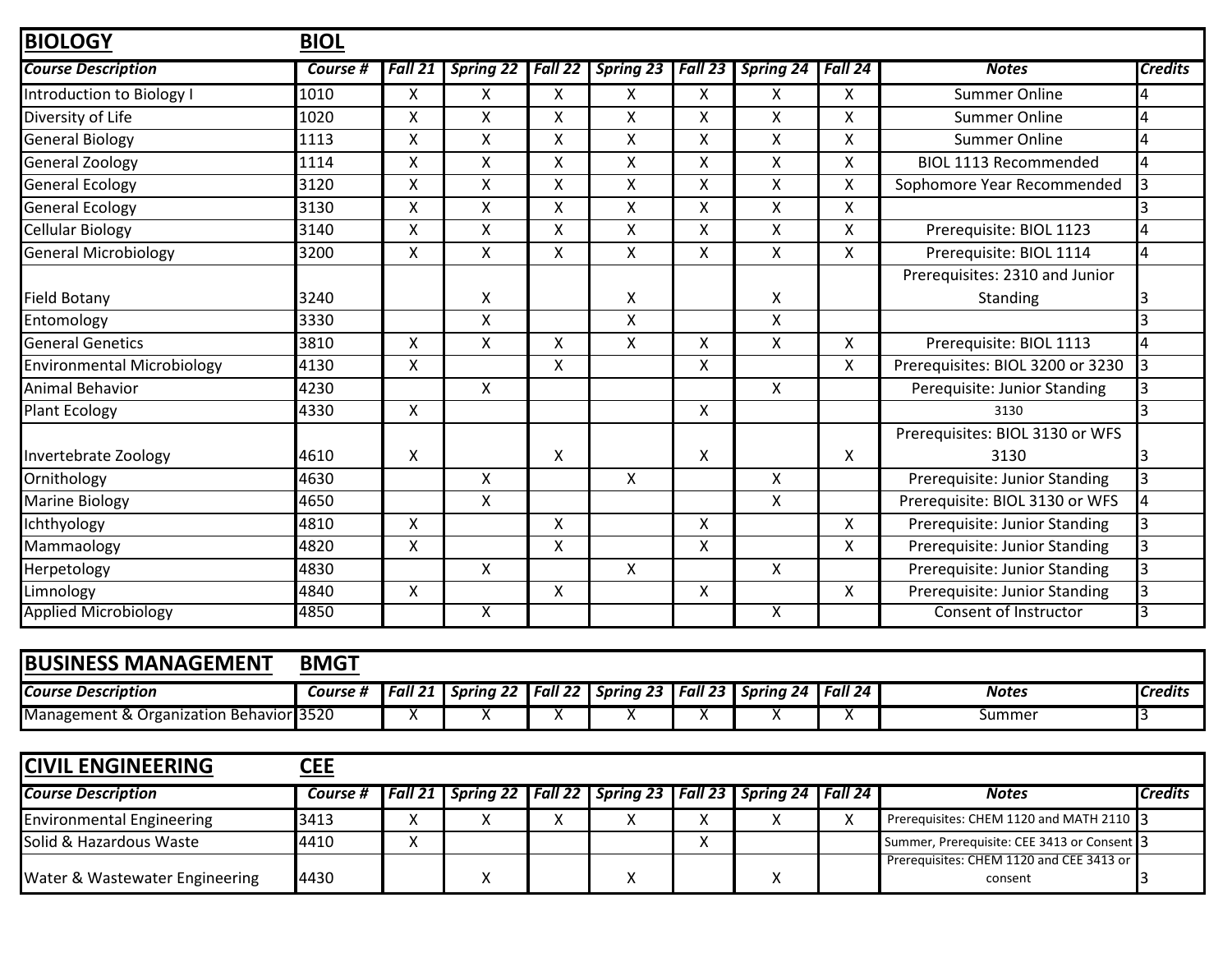| <b>CHEMISTRY</b>                        | <b>CHEM</b> |         |                  |         |                  |         |           |         |                                                       |                |
|-----------------------------------------|-------------|---------|------------------|---------|------------------|---------|-----------|---------|-------------------------------------------------------|----------------|
| <b>Course Description</b>               | Course #    | Fall 21 | <b>Spring 22</b> | Fall 22 | <b>Spring 23</b> | Fall 23 | Spring 24 | Fall 24 | <b>Notes</b>                                          | <b>Credits</b> |
| Introduction to Chemistry I             | 1010        | x       | X                | x       | x                | X       | x         | x       | Summer                                                |                |
| Introduction to Chemistry II            | 1020        | x       | Χ                | Χ       | X                | X       | X         | Χ       | Summer, Prerequisite: CHEM 1010 4                     |                |
| <b>General Chemistry I</b>              | 1110        | X       | X                | Χ       | X                | X       | X         | Χ       | Summer                                                |                |
| <b>General Chemistry II</b>             | 1120        | X       | X                | Χ       | X                | X       | X         | Χ       | Summer, Prerequisite: CHEM 1110 C or<br>better        |                |
| Organic Chemistry I                     | 3010        | X       | X                | X       | X                | X       | X         | X       | Summer, Prerequisite: CHEM 1120 C or<br>better        |                |
| <b>Organic Chemistry II</b>             | 3020        | X       | X                | X       | X                | X       | x         | X       | Summer, Prerequisite: CHEM 3010 C or<br>better        |                |
| Quantitative Analysis                   | 3410        | X       |                  | Χ       |                  | X       |           | X       | Prerequisite: CHEM 1120                               | 4              |
| <b>Elements of Physical Chemistry</b>   | 3500        |         | X                |         | X                |         | X         |         | Prerequisites: CHEM 1120 and MATH 1830<br>or 1910     |                |
| <b>Environmental Chemistry</b>          | 4710        |         | X                |         |                  |         | X         |         | Prerequisite: CHEM 4710                               |                |
| <b>Advanced Environmental Chemistry</b> | 4720        |         | X                |         |                  |         | X         |         | Prerequisite: CHEM 4710                               |                |
| Undergraduate Research                  | 4991        | X.      | X                | ⋏       | X                | $\sim$  | X         | X       | Consent of instructor and departmental<br>chairperson |                |

| <b>COMMUNICATIONS</b>                     | <b>COMM</b> |         |   |        |                                                                 |                |   |                   |                                                                  |                |
|-------------------------------------------|-------------|---------|---|--------|-----------------------------------------------------------------|----------------|---|-------------------|------------------------------------------------------------------|----------------|
| <b>Course Description</b>                 | Course #    | Fall 21 |   |        | Spring 22   Fall 22   Spring 23   Fall 23   Spring 24   Fall 24 |                |   |                   | <b>Notes</b>                                                     | <b>Credits</b> |
| <b>Organizational Communication (SPCH</b> |             |         |   |        |                                                                 |                |   |                   |                                                                  |                |
| 2000)                                     | 2075        | x       |   | ∧      |                                                                 | $\lambda$<br>∧ |   | ⋏                 |                                                                  |                |
| <b>Fundamentals of Communications</b>     |             |         |   |        |                                                                 |                |   |                   |                                                                  |                |
| (SPCH 2410)                               | 2025        | X       | v | ∧      | X                                                               | $\sim$         | X | л                 | Summer                                                           |                |
| Intercultural Communication (SPCH         |             |         |   |        |                                                                 |                |   |                   |                                                                  |                |
| 3620)                                     | 3620        | x       | A | v<br>∧ | Χ                                                               | ∧              | X | $\checkmark$<br>⋏ |                                                                  |                |
| Advanced Org. Communication (SPCH         |             |         |   |        |                                                                 |                |   |                   |                                                                  |                |
| 4410)                                     | 4420        |         | v |        | X                                                               |                | X |                   | Prerequisite: Upper-division status 3                            |                |
| Persuasion (SPCH 4630/COMM 5630)          | 4630        | x       |   | Λ      |                                                                 |                |   |                   | Prerequisite: SPCH 2410 or COMM 2025 or<br>consent of instructor |                |

| <b>ECONOMICS</b>                    | <b>ECON</b> |                                                                           |  |  |           |                                           |                |
|-------------------------------------|-------------|---------------------------------------------------------------------------|--|--|-----------|-------------------------------------------|----------------|
| <b>Course Description</b>           | Course #    | Fall 21   Spring 22   Fall 22   Spring 23   Fall 23   Spring 24   Fall 24 |  |  |           | <b>Notes</b>                              | <b>Credits</b> |
| <b>Principles of Microeconomics</b> | 2010        |                                                                           |  |  | $\lambda$ | Summer                                    |                |
| Natural Resource Economics (AGBE    |             |                                                                           |  |  |           | Prerequisite: AGBE 2100 or ECON           |                |
| 4120)                               | 4120        |                                                                           |  |  | $\lambda$ | 2010                                      |                |
|                                     |             |                                                                           |  |  |           | Prerequisite: AGBE 2100 or ECON 2010 *Not |                |
| <b>Environmental Economics</b>      | 4200        |                                                                           |  |  |           | currently being taught                    |                |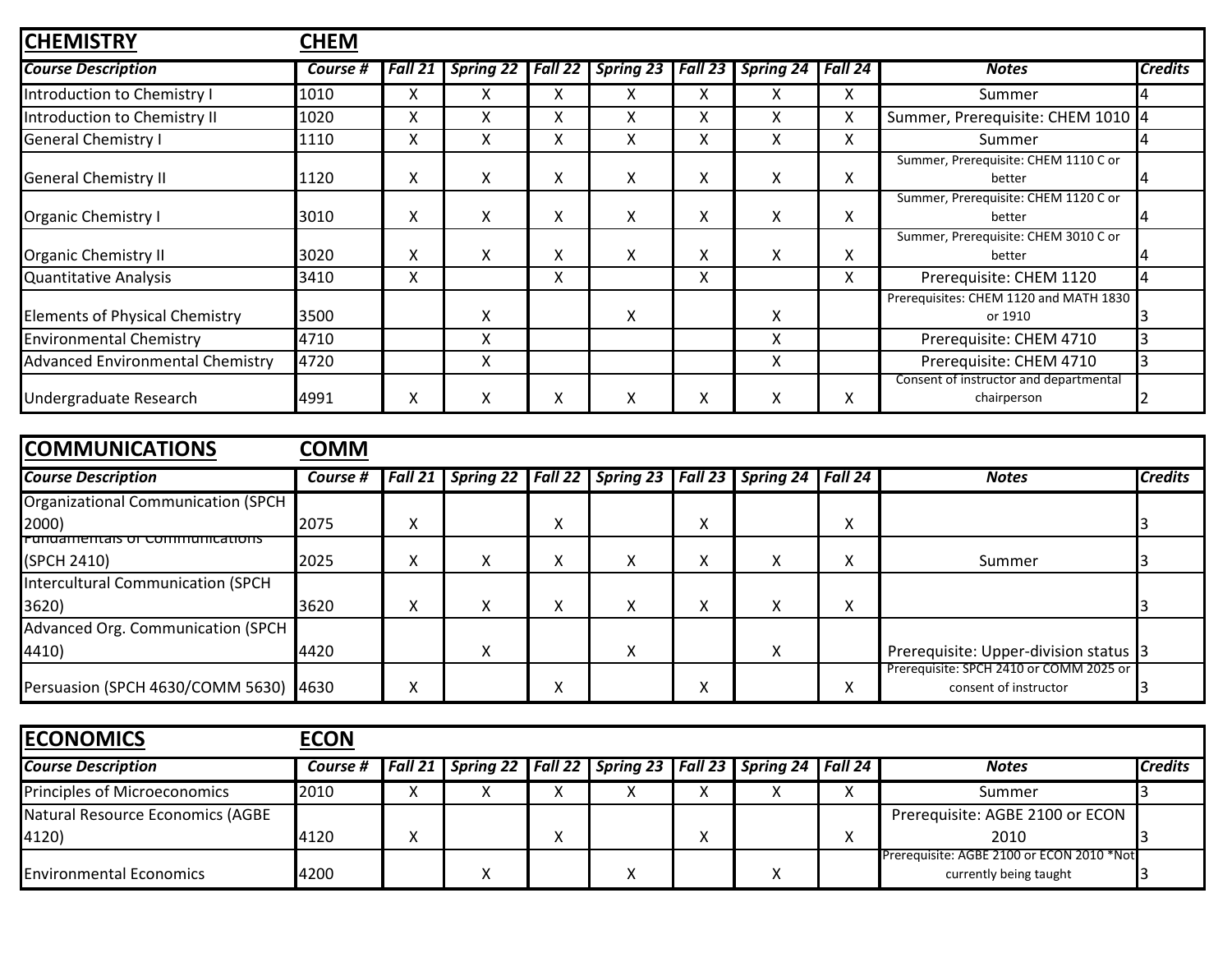| <b>ENGLISH</b>                     | <b>ENGL</b> |                        |                                                     |   |                  |                           |           |                                                                                                     |                |
|------------------------------------|-------------|------------------------|-----------------------------------------------------|---|------------------|---------------------------|-----------|-----------------------------------------------------------------------------------------------------|----------------|
| <b>Course Description</b>          | Course #    |                        | Fall 21   Spring 22   Fall 22   Spring 23   Fall 23 |   |                  | <b>Spring 24</b>          | l Fall 24 | <b>Notes</b>                                                                                        | <b>Credits</b> |
| <b>English Composition I</b>       | 1010        | $\sim$                 |                                                     |   | $\lambda$        | $\lambda$                 | $\sim$    | Summer                                                                                              |                |
| <b>English Composition II</b>      | 1020        |                        |                                                     |   | $\lambda$        |                           | ^         | Summer, Prerequisite: ENGL 1010 3                                                                   |                |
| Topics in American Literature      | 2130        | v                      |                                                     |   | $\lambda$        |                           | ∧         | Summer, Prerequisite: ENGL 1020                                                                     |                |
| Topics in British Literature (ENGL | 2235        |                        |                                                     |   | Λ                | ⌒                         | ^         | Prerequisite: ENGL 1020                                                                             |                |
| Topics in World Literature         | 2330        | $\checkmark$<br>$\sim$ |                                                     | Λ | $\check{ }$<br>∧ |                           | Χ         | Summer, Prerequisite: ENGL 1020                                                                     |                |
| Literature & the Environment       | 4931        |                        |                                                     |   | $\checkmark$     | $\boldsymbol{\mathsf{v}}$ |           | Prerequisites: ENGL 1010 and ENGL 1020<br>and one course from ENGL 2130, ENGL<br>2230, or ENGL 2330 |                |

## **ENVIRONMENTAL & SUSTAINABILITY STUDIES ESS**

| 1999 1711 1712 161 1 1 9 1 0 1 1 1 9  | ◡◡       |         |                     |        |   |   |                                 |         |                                                |                |
|---------------------------------------|----------|---------|---------------------|--------|---|---|---------------------------------|---------|------------------------------------------------|----------------|
| <b>Course Description</b>             | Course # | Fall 21 | Spring 22   Fall 22 |        |   |   | Spring 23   Fall 23   Spring 24 | Fall 24 | <b>Notes</b>                                   | <b>Credits</b> |
| Connections to Env. & Sust. Studies   | 1020     |         |                     | Λ      |   | Λ |                                 | ∧       |                                                |                |
| Intro to Environmental Studies        | 1100     |         |                     |        |   |   |                                 |         | Summer                                         |                |
|                                       |          |         |                     |        |   |   |                                 |         | Prerequisite: Junior standing or               |                |
| Intro to Environmental Law            | 3000     |         | $\lambda$           |        | v |   | x                               |         | consent                                        |                |
| Chemistry and the Environment         | 3710     |         |                     |        |   |   |                                 |         | Prerequisite: CHEM 1010                        |                |
| Society & the Env: Capstone Exp. Part | 4001     |         |                     |        |   |   |                                 | ⋏       | Prerequisite: Senior standing                  |                |
| Society & the Env: Capstone Exp. Part | 4002     |         |                     |        |   |   |                                 |         | Prerequisite: ESS 4001                         |                |
| <b>Environmental Mgmt. Systems</b>    | 4300     |         |                     | v<br>́ |   | ∧ |                                 | ⋏       |                                                |                |
| Internship                            | 4900     |         |                     | Λ      |   |   |                                 | ∧       | As needed, 9 hours, Junior + H88 (+<br>Summer) |                |

| <b>GEOLOGY</b>                 | <b>GEOL</b> |                                                                           |           |           |        |                                   |                |
|--------------------------------|-------------|---------------------------------------------------------------------------|-----------|-----------|--------|-----------------------------------|----------------|
| <b>Course Description</b>      | Course #    | Fall 21   Spring 22   Fall 22   Spring 23   Fall 23   Spring 24   Fall 24 |           |           |        | <b>Notes</b>                      | <b>Credits</b> |
| Earth Environment, Resources & | 1045        |                                                                           | $\lambda$ | $\lambda$ | $\sim$ | Summer                            |                |
| Earth Evolution & Life History | 2000        |                                                                           |           |           |        | Prerequisite: GEOL 1040           |                |
| <b>Water Resources</b>         | 3200        |                                                                           | $\lambda$ |           |        |                                   |                |
| Geomorphology                  | 4150        |                                                                           |           |           | Λ      | Prerequisites: GEOL 2500          |                |
|                                |             |                                                                           |           |           |        | Prerequisites: GEOL 1040 and GEOL |                |
| Hydrogeology                   | 4711        |                                                                           |           |           |        | 1045                              |                |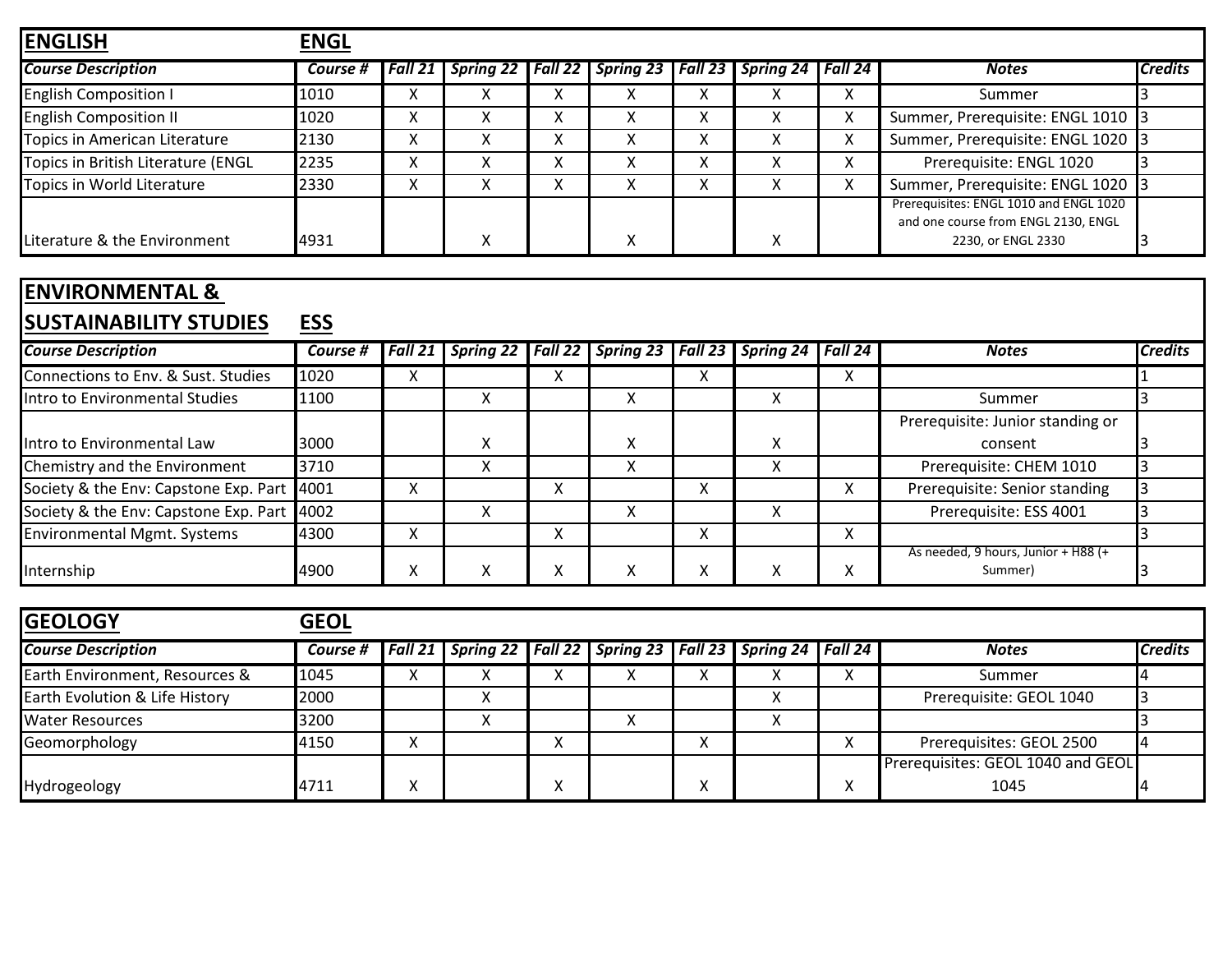| <b>GEOGRAPHY</b>                         | <b>GEOG</b> |           |   |                   |                                           |              |                           |         |                                            |                |
|------------------------------------------|-------------|-----------|---|-------------------|-------------------------------------------|--------------|---------------------------|---------|--------------------------------------------|----------------|
| <b>Course Description</b>                | Course #    | l Fall 21 |   |                   | Spring 22   Fall 22   Spring 23   Fall 23 |              | <b>Spring 24</b>          | Fall 24 | <b>Notes</b>                               | <b>Credits</b> |
| Cultural Geography (GEOG 1120)           | 1012        |           | X | $\Lambda$         | X                                         | $\sim$       | $\checkmark$<br>$\lambda$ | v<br>v  | Summer, formerly Human Geography<br>(1120) |                |
| Geography of Natural Hazards             | 1130        | x         |   | $\cdot$<br>$\sim$ |                                           | $\cdot$<br>v |                           | X       |                                            |                |
| World Regional Geography (replaces       | 2010        | χ         | ∧ |                   | x                                         |              |                           | Χ       | Summer, TNeCampus (Online only) 3          |                |
| Into to Meterology (replaces GEOG        | 2100        |           |   |                   |                                           |              |                           |         | Summer online                              |                |
| <b>Water Resources</b>                   | 3200        |           |   |                   | X                                         |              | $\checkmark$<br>∧         |         |                                            |                |
| Theory of GIS, I                         | 4510        | x         |   | Λ                 |                                           | v            |                           | x       | Consent of instructor                      |                |
| Theory of GIS, II                        | 4511        |           | v |                   | X                                         |              | $\checkmark$<br>$\lambda$ |         | Prerequisite: GEOG 4510                    |                |
| <b>Environmental Applications of GIS</b> | 4650        | x         |   | $\sim$            |                                           |              |                           | x       | Prerequisite: GEOG 4510                    |                |

| <b>HISTORY</b>                     | HIST     |                                                                           |         |  |  |              |                |
|------------------------------------|----------|---------------------------------------------------------------------------|---------|--|--|--------------|----------------|
| <b>Course Description</b>          | Course # | Fall 21   Spring 22   Fall 22   Spring 23   Fall 23   Spring 24   Fall 24 |         |  |  | <b>Notes</b> | <b>Credits</b> |
| <b>Early United States History</b> | 2010     |                                                                           | $\cdot$ |  |  | Summer       |                |
| Modern United States History       | 2020     |                                                                           | $\cdot$ |  |  | Summer       |                |
| <b>Environmental History</b>       | 3900     |                                                                           | $\cdot$ |  |  |              |                |

| <b>JOURNALISM</b>                | <b>IOUR</b> |                  |                                                                 |  |  |           |                         |                |
|----------------------------------|-------------|------------------|-----------------------------------------------------------------|--|--|-----------|-------------------------|----------------|
| <b>Course Description</b>        | Course #    | $Fa\overline{a}$ | Spring 22   Fall 22   Spring 23   Fall 23   Spring 24   Fall 24 |  |  |           | <b>Notes</b>            | <b>Credits</b> |
| Mass Communication in a Changing | 2200        |                  |                                                                 |  |  | Λ         |                         |                |
| Introduction to Public Relations | <b>3460</b> |                  |                                                                 |  |  | $\lambda$ | Prerequisite: JOUR 2200 |                |

| <b>MATHEMATICS</b>         | <b>MATH</b> |         |                     |        |                  |           |                                           |                   |                                                                           |                |
|----------------------------|-------------|---------|---------------------|--------|------------------|-----------|-------------------------------------------|-------------------|---------------------------------------------------------------------------|----------------|
| <b>Course Description</b>  | Course #    | Fall 21 | Spring 22   Fall 22 |        |                  |           | Spring 23   Fall 23   Spring 24   Fall 24 |                   | <b>Notes</b>                                                              | <b>Credits</b> |
| College Algebra            | 1130        |         | ⌒                   | Λ      | Χ                | $\lambda$ | $\mathbf{v}$                              | x                 | Summer                                                                    |                |
|                            |             |         |                     |        |                  |           |                                           |                   | Summer, ACT 25+ (see course                                               |                |
| <b>Applied Calculus</b>    | 1830        | v       | $\checkmark$<br>v   | v<br>Λ | x                | $\lambda$ | $\checkmark$<br>$\lambda$                 | x                 | catalog)                                                                  |                |
|                            |             |         |                     |        |                  |           |                                           |                   | Summer, ACT 27+ (see course                                               |                |
| Calculus I                 | 1910        | x       | X                   | Λ      | Χ                | $\sim$    | ∧                                         | x                 | catalog)                                                                  |                |
| Calculus II                | 1920        | v       | A                   | Λ      | Χ                | $\sim$    | $\checkmark$<br>$\lambda$                 | x                 | Summer, Prerequisite: MATH 1910 C or<br>better or AP credit for MATH 1910 |                |
| <b>Statistical Methods</b> | 3070        |         | $\lambda$           | Λ      | $\check{ }$<br>⋏ | ́         | $\lambda$                                 | $\checkmark$<br>∧ | Summer, ACT 19+ or C or better in MATH<br>1130 or MATH 1710               |                |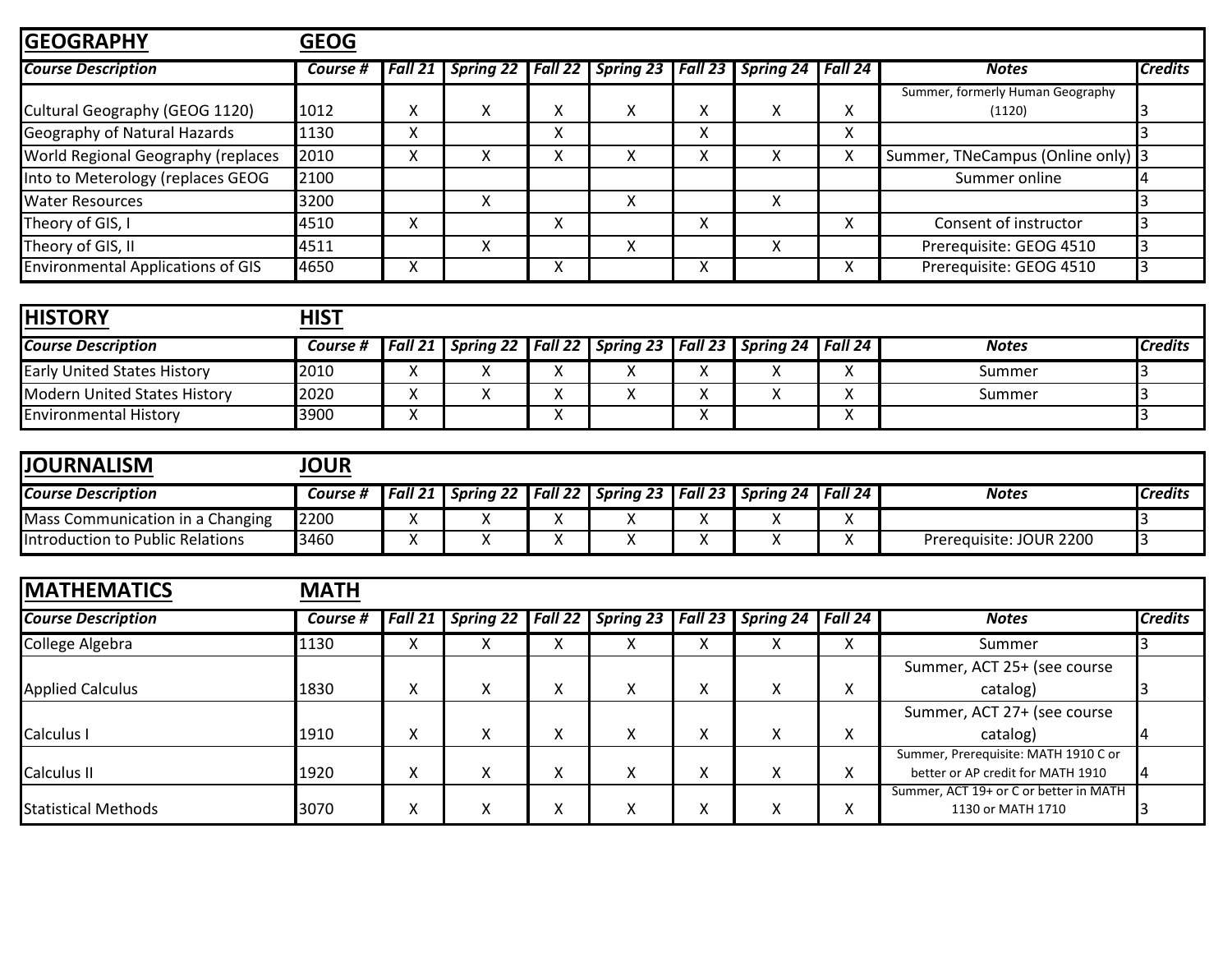| <b>JeCampus</b>                  | <b>PADM</b> |                |                                 |           |                  |           |                  |         |                                     |                |
|----------------------------------|-------------|----------------|---------------------------------|-----------|------------------|-----------|------------------|---------|-------------------------------------|----------------|
| <b>Course Description</b>        | Course #    | <b>Fall 21</b> | <b>つつ I</b><br><b>Spring 22</b> | Fall $22$ | <b>Spring 23</b> | Fall $23$ | <b>Spring 24</b> | Fall 24 | <b>Notes</b>                        | <b>Credits</b> |
| Intro to Nonprofit Organizations | 4226        |                | $\cdots$                        |           |                  | $\cdots$  |                  |         | TNeCampus (Online Only) 3<br>Summer |                |

| <b>IPROFESSIONAL COMM.</b>                 | <b>PC</b> |                                                                           |   |  |  |                                      |                |
|--------------------------------------------|-----------|---------------------------------------------------------------------------|---|--|--|--------------------------------------|----------------|
| <b>Course Description</b>                  | Course #  | Fall 21   Spring 22   Fall 22   Spring 23   Fall 23   Spring 24   Fall 24 |   |  |  | <b>Notes</b>                         | <b>Credits</b> |
|                                            |           |                                                                           |   |  |  | Summer, Pre- or corequisite: ENGL    |                |
| Communicating in the Professions           | 2500      |                                                                           |   |  |  | 1020                                 |                |
| Professional Communication I               | 3250      |                                                                           | v |  |  | Prerequisite: ENGL 1020              |                |
| Information Design in the Professions 3700 |           |                                                                           |   |  |  | Prerequisite: ENGL 3250 or PC 3250 3 |                |
| <b>Professional Communication II</b>       | 4970      |                                                                           |   |  |  | Prerequisite: ENGL 3250 or PC 3250 3 |                |

| <b>IPHILOSOPHY</b>        | <b>PHIL</b> |                                        |                                           |    |  |                                                  |                |
|---------------------------|-------------|----------------------------------------|-------------------------------------------|----|--|--------------------------------------------------|----------------|
| <b>Course Description</b> | Course #    | <b>Fall 21   Spring 22   Fall 22  </b> | Spring 23   Fall 23   Spring 24   Fall 24 |    |  | <b>Notes</b>                                     | <b>Credits</b> |
| Intro to Philosophy       | 1030        |                                        |                                           | ,, |  | Summer, Prereguisite: two semesters<br>completed |                |

| <b>IPHYSICS</b>               | <b>PHYS</b> |                |  |                                                                 |              |                   |                                      |                |
|-------------------------------|-------------|----------------|--|-----------------------------------------------------------------|--------------|-------------------|--------------------------------------|----------------|
| <b>Course Description</b>     | Course #    | <b>Fall 21</b> |  | Spring 22   Fall 22   Spring 23   Fall 23   Spring 24   Fall 24 |              |                   | <b>Notes</b>                         | <b>Credits</b> |
|                               |             |                |  |                                                                 |              |                   | Summer, Prerequisite: background     |                |
|                               |             |                |  |                                                                 |              |                   | knowledge of high school algebra and |                |
| Algebra-based Physics         | 2010        |                |  | Χ                                                               | $\mathbf{v}$ | $\checkmark$<br>∧ | geometry.                            |                |
| Calculus-based Physics w/ Lab | 2110        |                |  | v<br>⌒                                                          | $\lambda$    | v<br>⋏            | Summer, Prerequisite: MATH 1920 4    |                |
| Calculus-based Physics Lab I  | 2111        |                |  |                                                                 |              | v<br>⋏            | Summer, Prerequisite: MATH 1920 0    |                |

| <b>POLITICAL SCIENCE</b><br><b>POLS</b>      |          |              |  |  |                                                                           |  |  |  |                                                                   |                |
|----------------------------------------------|----------|--------------|--|--|---------------------------------------------------------------------------|--|--|--|-------------------------------------------------------------------|----------------|
| <b>Course Description</b>                    | Course # |              |  |  | Fall 21   Spring 22   Fall 22   Spring 23   Fall 23   Spring 24   Fall 24 |  |  |  | <b>Notes</b>                                                      | <b>Credits</b> |
| American Government                          | 1030     |              |  |  |                                                                           |  |  |  | Summer                                                            |                |
| Introduction to Latin American Politics 3300 |          |              |  |  |                                                                           |  |  |  | Not currently offered                                             |                |
| Legislative Process                          | 3700     |              |  |  |                                                                           |  |  |  | Prerequisite: POLS 1030 and POLS 1100 or<br>consent of instructor |                |
| Public Adm & Public Policies                 | 4610     | $\checkmark$ |  |  |                                                                           |  |  |  | Prequisite: POLS 1000 or consent of<br>instructor                 |                |